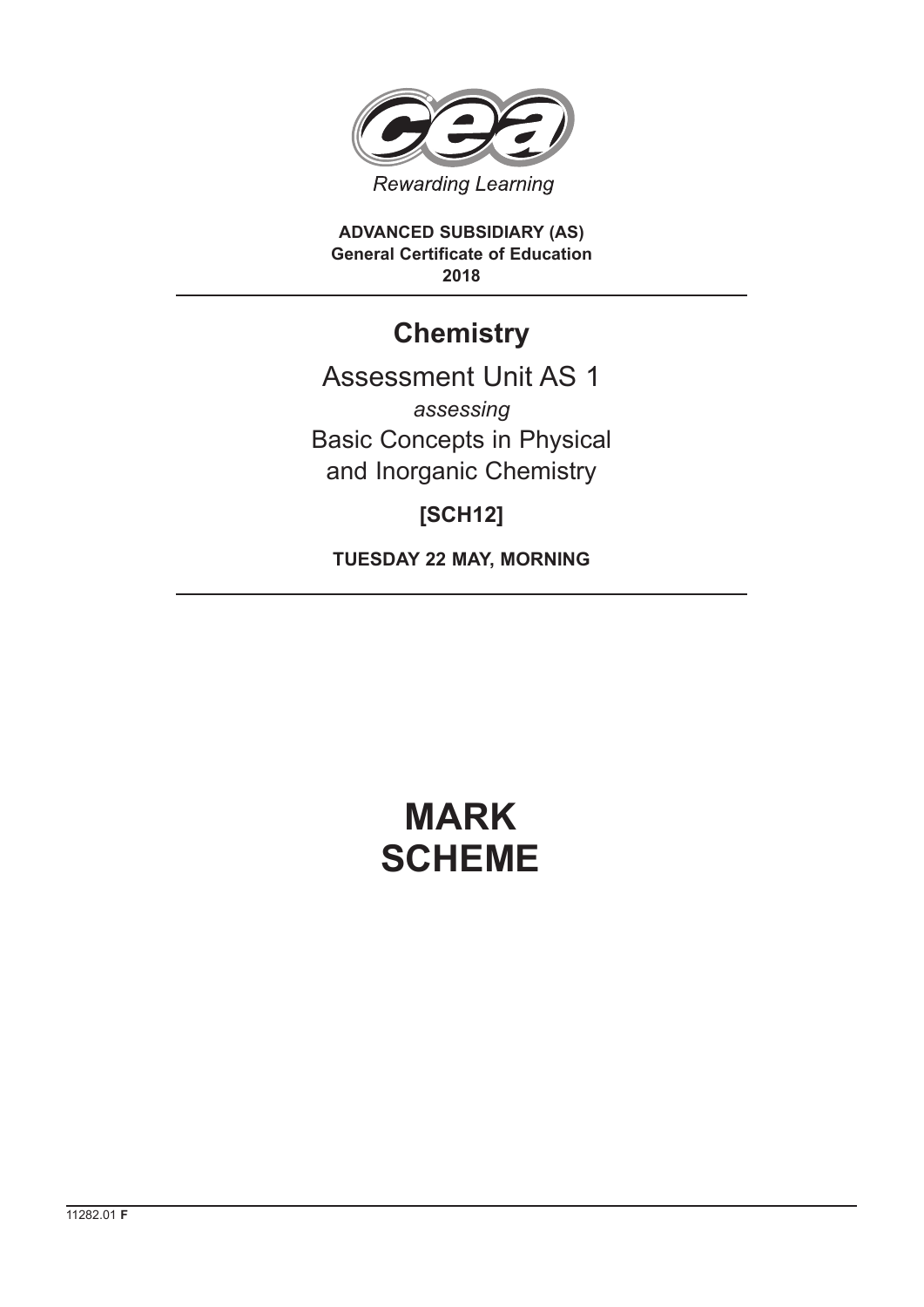#### **General Marking Instructions**

#### **Introduction**

Mark schemes are published to assist teachers and students in their preparation for examinations. Through the mark schemes teachers and students will be able to see what the examiners are looking for in response to questions and exactly where the marks have been awarded. The publishing of the mark schemes may help to show that examiners are not concerned about finding out what a student does not know but rather with rewarding students for what they do know.

#### **The purpose of mark schemes**

Examination papers are set and revised by teams of examiners and revisers appointed by the Council. The teams of examiners and revisers include experienced teachers who are familiar with the level and standards expected of students in schools and colleges.

The job of the examiners is to set the questions and the mark schemes; and the job of the revisers is to review the questions and mark schemes commenting on a large range of issues about which they must be satisfied before the question papers and mark schemes are finalised.

The questions and the mark schemes are developed in association with each other so that the issues of differentiation and positive achievement can be addressed right from the start. Mark schemes, therefore, are regarded as part of an integral process which begins with the setting of questions and ends with the marking of the examination.

The main purpose of the mark scheme is to provide a uniform basis for the marking process so that all the markers are following exactly the same instructions and making the same judgements in so far as this is possible. Before marking begins a standardising meeting is held where all the markers are briefed using the mark scheme and samples of the students' work in the form of scripts. Consideration is also given at this stage to any comments on the operational papers received from teachers and their organisations. During this meeting, and up to and including the end of the marking, there is provision for amendments to be made to the mark scheme. What is published represents the final form of the mark scheme.

It is important to recognise that in some cases there may well be other correct responses which are equally acceptable to those published: the mark scheme can only cover those responses which emerged in the examination. There may also be instances where certain judgements may have to be left to the experience of the examiner, for example where there is no absolute correct response – all teachers will be familiar with making such judgements.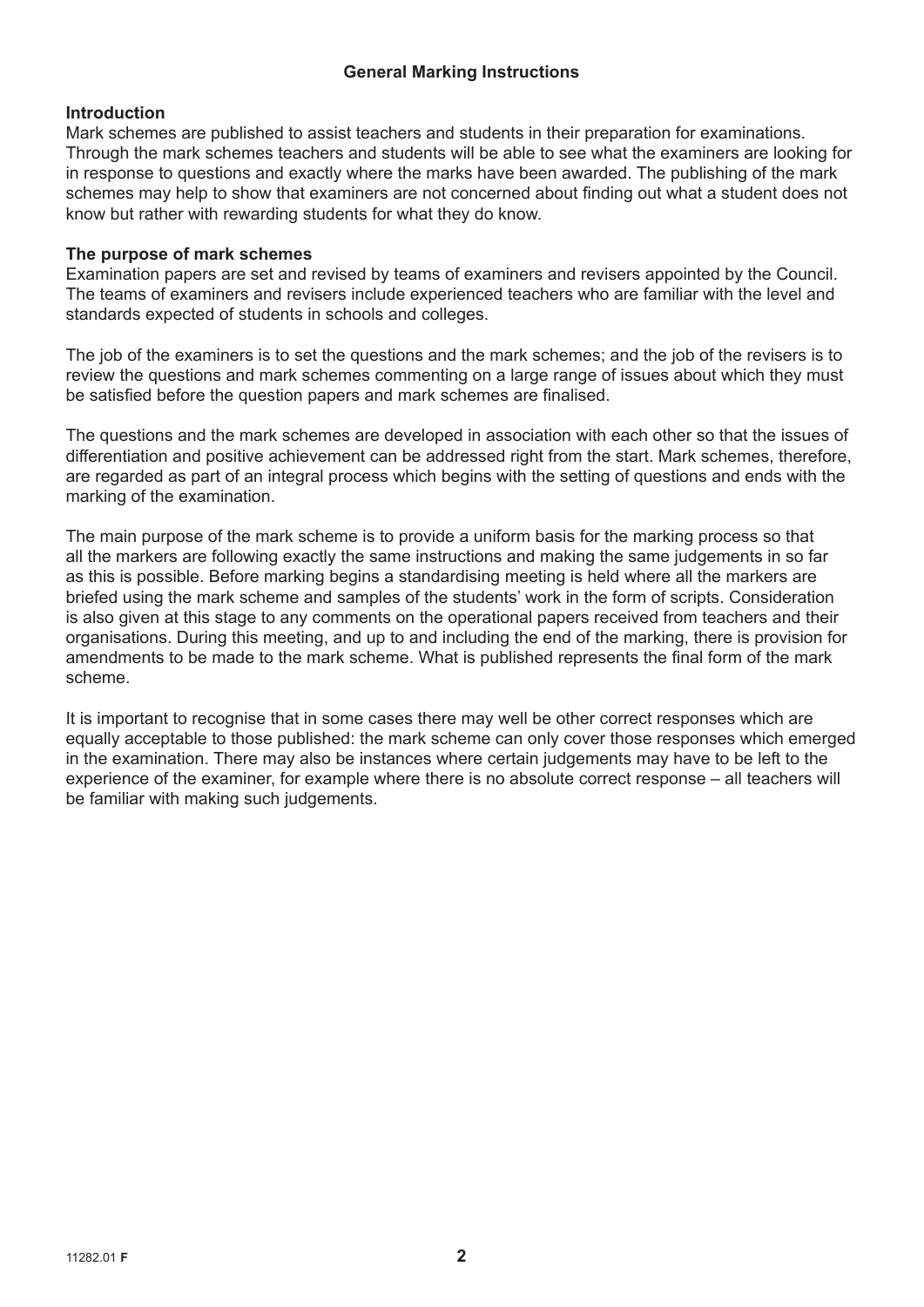#### **Section A**

ä

|                         | <b>SECTION H</b>                      | AVAILABLE<br>MARKS |
|-------------------------|---------------------------------------|--------------------|
| $\mathbf{1}$            | $\mathsf{D}$                          |                    |
| $\overline{\mathbf{2}}$ | $\mathsf D$                           |                    |
| $\mathbf{3}$            | $\mathsf C$                           |                    |
| $\overline{\mathbf{4}}$ | $\mathsf D$                           |                    |
| $\overline{\mathbf{5}}$ | $\mathsf D$                           |                    |
| $6\phantom{a}$          | $\mathsf D$                           |                    |
| $\overline{7}$          | $\, {\sf B}$                          |                    |
| ${\bf 8}$               | $\sf B$                               |                    |
| 9                       | $\sf B$                               |                    |
|                         | $10\quad A$                           |                    |
|                         | $[10]$<br>[1] for each correct answer | $10\,$             |
|                         | <b>Section A</b>                      | 10                 |
|                         |                                       |                    |
|                         |                                       |                    |
|                         |                                       |                    |
|                         |                                       |                    |
|                         |                                       |                    |
|                         |                                       |                    |
|                         |                                       |                    |
|                         |                                       |                    |
|                         |                                       |                    |
|                         |                                       |                    |
|                         |                                       |                    |
|                         |                                       |                    |
|                         |                                       |                    |
|                         |                                       |                    |
|                         |                                       |                    |
|                         |                                       |                    |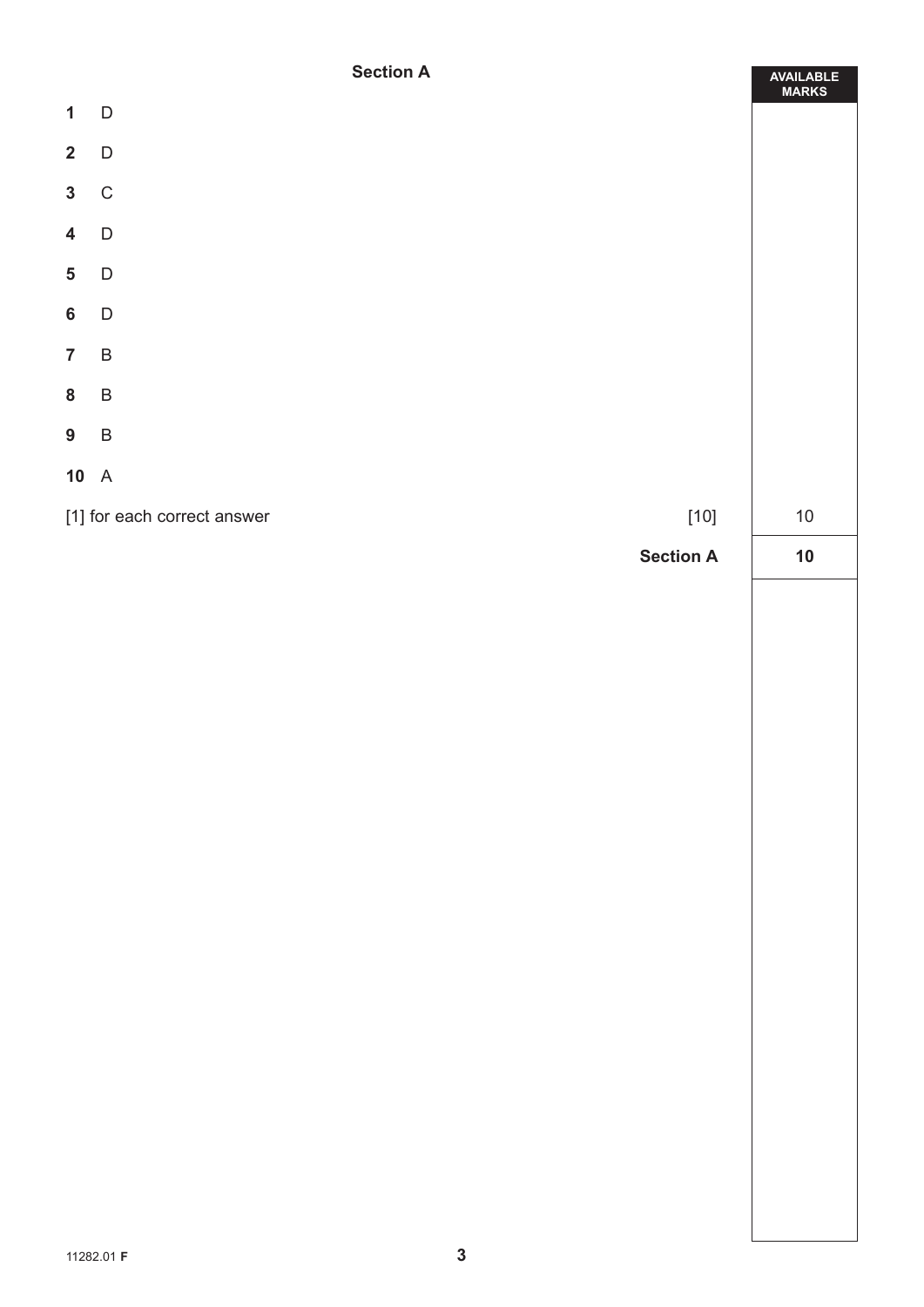#### **Section B**

|    |           |        |                                                                                                                                                                                                                 |       | <b>MAR</b> |
|----|-----------|--------|-----------------------------------------------------------------------------------------------------------------------------------------------------------------------------------------------------------------|-------|------------|
| 11 | (a)       | (i)    | Damp indicator (paper) [1] is bleached [1]                                                                                                                                                                      | $[2]$ |            |
|    |           | (ii)   | Chlorine is green/green-yellow/yellow-green [1]                                                                                                                                                                 | $[1]$ |            |
|    |           |        | (iii) Chlorine would condense                                                                                                                                                                                   | $[1]$ |            |
|    |           |        | (iv) Dissolve the chloride in water [1] add silver nitrate solution [1] white<br>precipitate formed [1]                                                                                                         | $[3]$ |            |
|    |           | (v)    | Heat the solid left in the tube in a test tube [1] test with a glowing<br>splint [1] it does not relight [1]                                                                                                    | $[3]$ |            |
|    |           |        | (vi) Either<br>Fill a test tube with chlorine monoxide [1] seal the end of the test<br>tube [1] invert in a beaker of water [1] open the test tube to see how<br>far the water rises [1]                        |       |            |
|    |           |        | Or<br>Bubble through $H_2O$ [1]<br>stated volume of $H_2O$ /until bubbles appear [1]<br>measured using a physical property, e.g. colour, pH, density, mass,<br>volume, forming precipitate with $AgNO3(aq)$ [2] | $[4]$ |            |
|    | $(b)$ (i) |        | Chloric(I) acid                                                                                                                                                                                                 | $[1]$ |            |
|    |           | (ii)   | Partial dissociation in solution (to form hydrogen ions)                                                                                                                                                        | $[2]$ |            |
|    |           |        | (iii) 2HOCl $\rightarrow$ 2HCl + O <sub>2</sub>                                                                                                                                                                 | $[2]$ |            |
|    | (c)       | (i)    | When reacting an atom tends to gain, lose or share electrons to<br>achieve 8 in its outer shell                                                                                                                 | $[2]$ |            |
|    |           | (ii)   | CI:O:CI:<br>XX.                                                                                                                                                                                                 | $[2]$ |            |
|    | $(d)$ (i) |        | <b>Bent</b>                                                                                                                                                                                                     | $[1]$ |            |
|    |           | (ii) 8 |                                                                                                                                                                                                                 | $[1]$ |            |
|    |           |        | (iii) The lone pairs repel the bonded pairs more                                                                                                                                                                | $[2]$ |            |
|    | (e)       |        | Electronegativity increases across a period [1]                                                                                                                                                                 |       |            |
|    |           |        | Electronegativity decreases down a group [1]                                                                                                                                                                    | $[2]$ |            |
|    | (f)       |        | Chlorine [1] ozone [1]                                                                                                                                                                                          | $[2]$ | 31         |
|    |           |        |                                                                                                                                                                                                                 |       |            |

**AVAILABLE MARKS**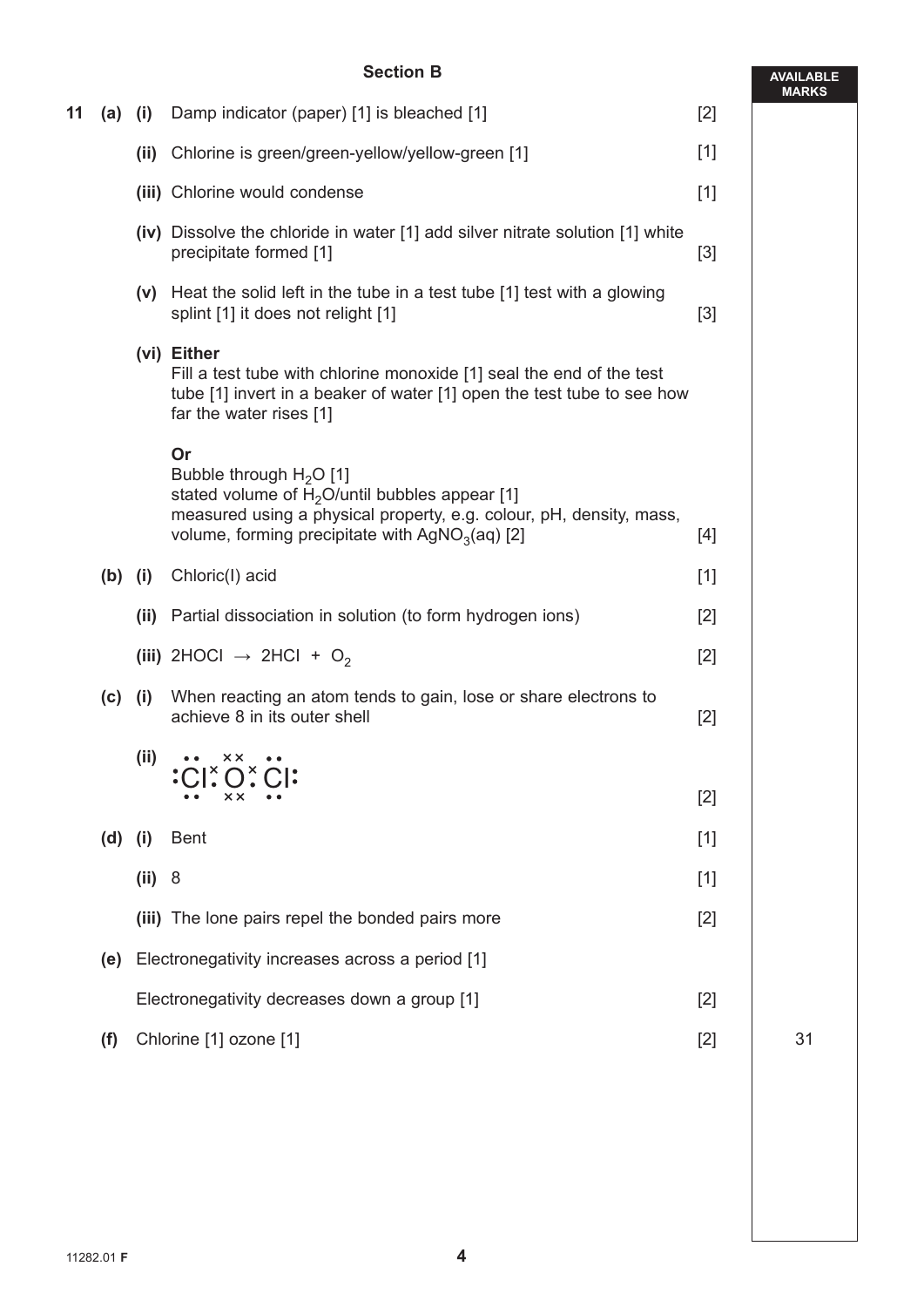| 12 |             | (a) (s) (s) (g) (g)                                                                                                                    | $[1]$ | <b>AVAILABLE</b><br><b>MARKS</b> |
|----|-------------|----------------------------------------------------------------------------------------------------------------------------------------|-------|----------------------------------|
|    | $(b)$ $(i)$ | 10.0g in 25.0 cm <sup>3</sup> ; 40 $\times$ 10.0g = 400g in 1 dm <sup>3</sup>                                                          | $[1]$ |                                  |
|    |             | (ii) $(NH_4)_2Cr_2O_7 = 2 \times 18 + 2 \times 52 + 7 \times 16 =$<br>$36 + 104 + 112 = 252$ 400.0/252 = 1.59                          | $[1]$ |                                  |
|    |             | (iii) Heat with sodium hydroxide solution [1]<br>moist indicator paper/litmus/red litmus/UI paper [1]                                  |       |                                  |
|    | $(c)$ (i)   | turns blue [1]<br>Atoms which have the same atomic number but a different mass                                                         | $[3]$ |                                  |
|    |             | number or contain the same number of protons but a different<br>number of neutrons                                                     | $[2]$ |                                  |
|    |             | (ii) $100 - 99.632 = 0.368$                                                                                                            | $[1]$ |                                  |
|    |             | (iii) $99.632 \times 14 = 1394.848$<br>$0.368 \times 15 = 5.52$                                                                        |       |                                  |
|    |             | $= 1400.368 = 14.004$                                                                                                                  | $[2]$ |                                  |
|    |             | (iv) The RAMs in the table are listed as whole numbers (exception of<br>chlorine)                                                      | $[1]$ |                                  |
|    | $(d)$ $(i)$ | Oxidation number in dichromate is +6;<br>oxidation number in $Cr^{3+}$ is +3;<br>the oxidation number goes down when an oxidant reacts | $[2]$ |                                  |
|    |             | (ii) Oxidising agents gain electrons (which are supplied by the reducing<br>agent)                                                     | $[1]$ |                                  |
|    |             | (e) Low boiling point hence covalent [1]; liquid at room temperature<br>hence covalent [1]                                             | $[2]$ | 17                               |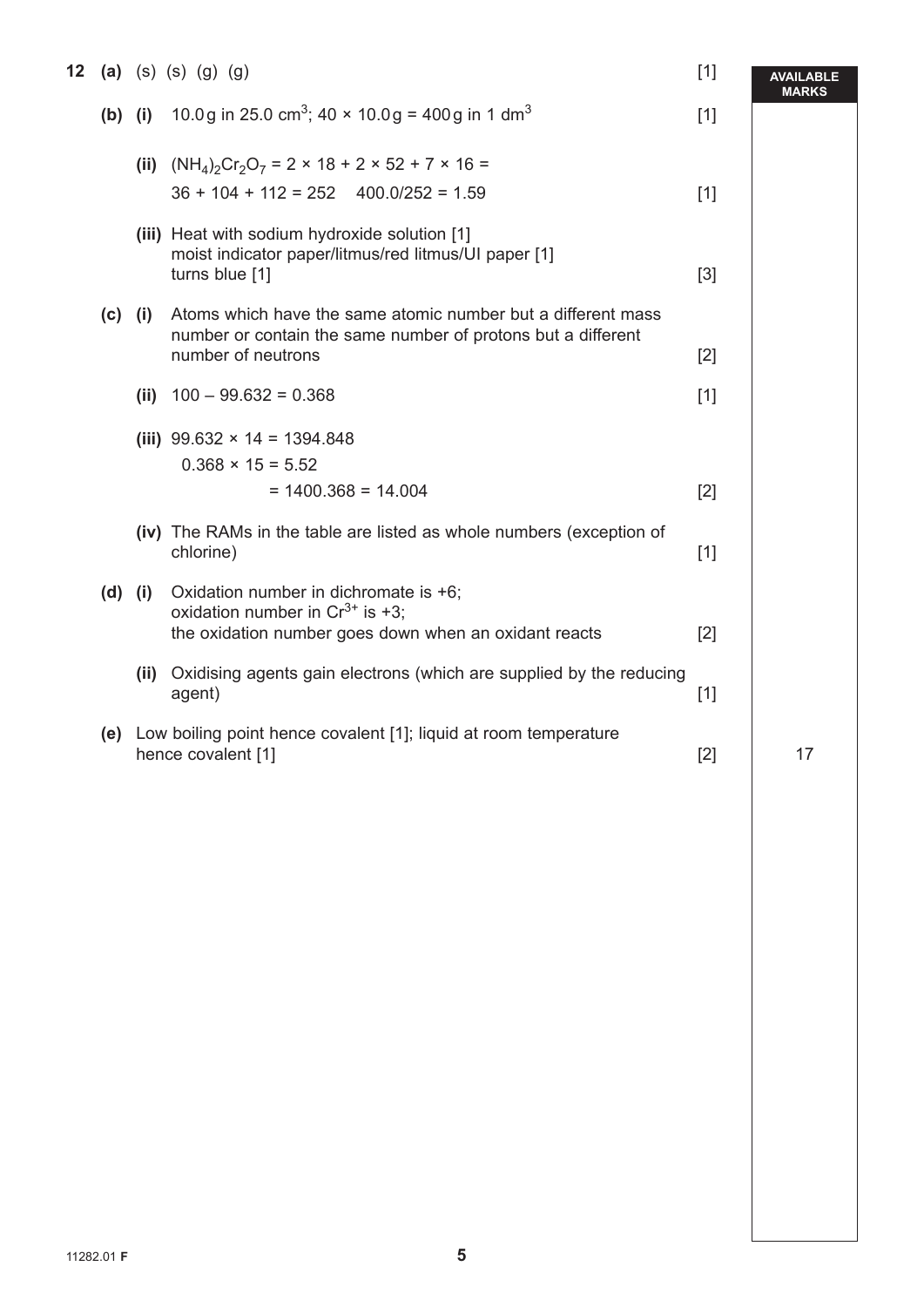**AVAILABLE MARKS 13 (a)** Sodium chloride has ions, it has a giant ionic lattice structure [2] Diamond has atoms, it has a giant covalent structure [2] Bromine has molecules in it, it has a molecular covalent structure [2] [6] **Band Response Mark** Mark **A** Candidates use 5 or more indicative points above. They use appropriate specialist terms and the spelling, punctuation and grammar and form and style are of a good standard. **[5]–[6] B** Candidates use 3–4 indicative points above. They use appropriate specialist terms and the spelling, punctuation and grammar and form and style are of a satisfactory standard. **[3]–[4] C** Candidates make reference to 1–2 indicative points above using limited spelling, punctuation and grammar and the form and style are of limited standard and they have made no use of specialist terms. **[1]–[2] D** Not worthy of credit. **I D**  $\begin{bmatrix} 0 \end{bmatrix}$ **(b)** Melting point; boiling point; hardness; electrical conductivity [3] **(c) (i)** Delocalised electrons [1]; positive ions [1] [2] **(ii)** Magnesium has a greater conductivity [1]; there are more delocalised electrons [1] or magnesium produces 2 delocalised electrons compared to 1 with sodium and the state of  $[2]$  **(iii)**  A cell metal ammeter (or light bulb) Labels [2] Compare reading on ammeter (brightness of light bulb) [1] [3] 16